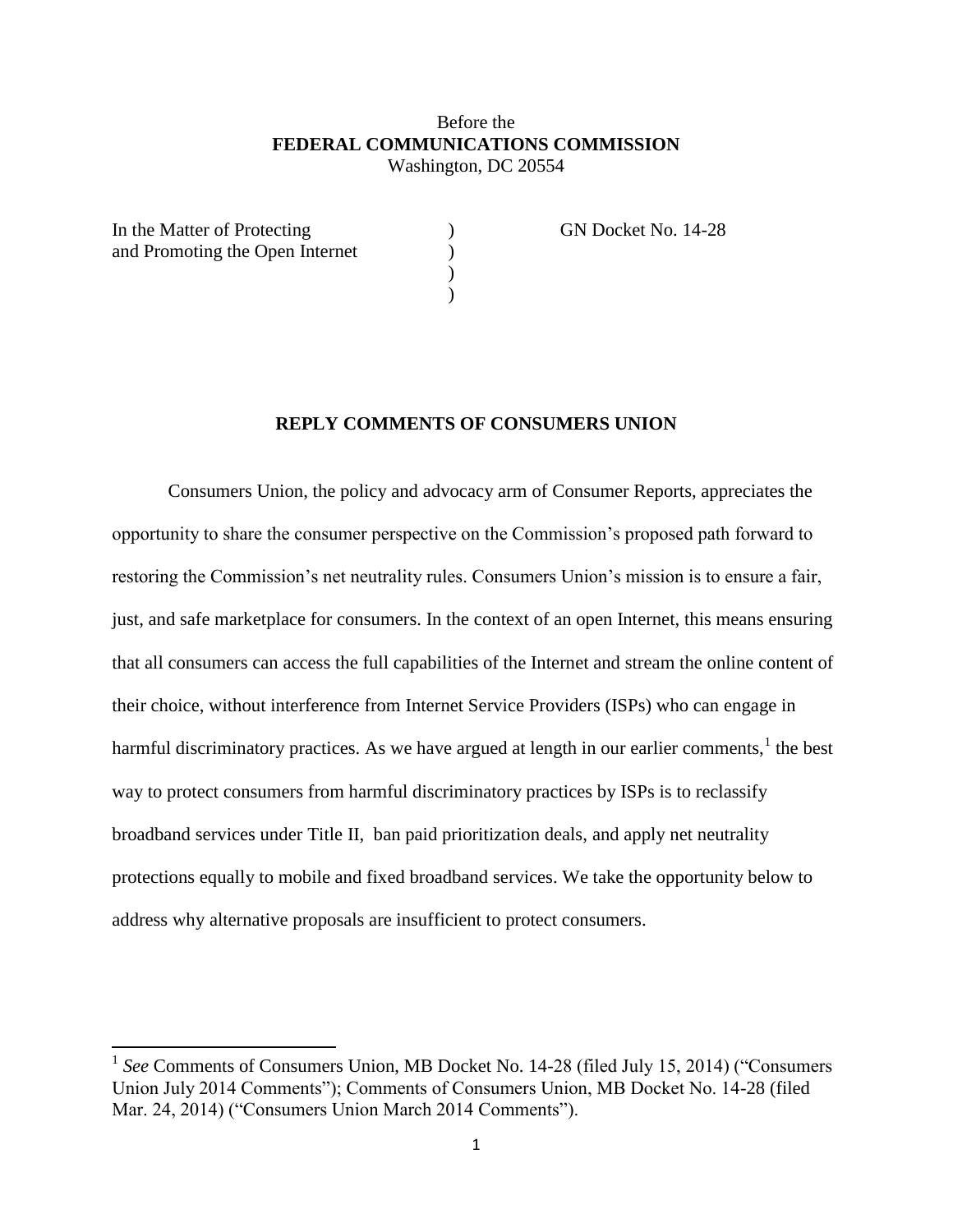# **I. A Case-by-Case Commercially Reasonable Standard that Permits Flexible Individualized Agreements is Insufficient to Protect Consumers from Harm**

Consumers will be harmed by a vague, unenforceable standard that allows individualized negotiations to be left to private parties with motivations that may not necessarily be in the interest of consumers. The largest ISPs, in particular, wield a great deal of power over consumers and competitors, and weak net neutrality rules would only increase their ability to affect the prices and quality of services and the flow of information online. The Commission should adopt a Title II framework to ensure that consumers, rather than a handful of large incumbents, have maximum control over their access to the Internet.

Providers argue for the flexibility to negotiate individual agreements, assuring the Commission that they will act in the best interest of consumers. For example, Comcast suggests that its future actions will not be contrary to consumer interests when it argues that "[i]f a provider were to block or degrade Internet applications or content, that provider would incur substantial subscriber losses and reputational harm.<sup>22</sup> However, these types of assurances are nothing but empty promises, and some providers' past behaviors have been contrary to the principles of an open Internet.

Even if providers do not block content outright, providers can still utilize their market power to harm consumers in more subtle ways, such as by lowering data caps or exempting their own services from such caps. Indeed, Comcast has previously engaged in such behavior by imposing data caps on residential video customers and subsequently punishing consumers for going over these caps by either expelling them from the network or charging them fines for

 $\overline{\phantom{a}}$ 

<sup>2</sup> Comments of Comcast at 5.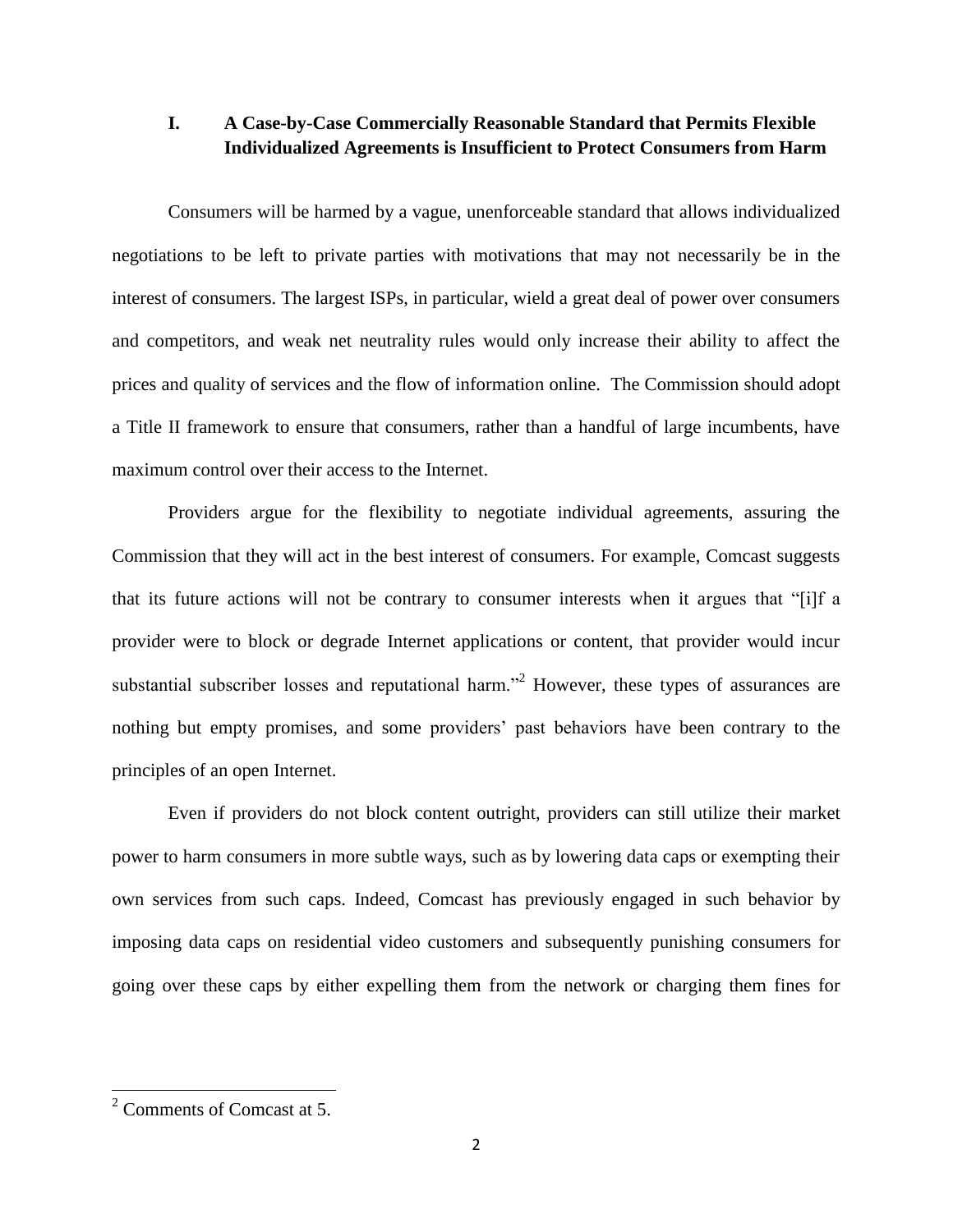exceeding its arbitrarily-imposed monthly limits.<sup>3</sup> Comcast has applied these limits to competing services, while exempting its own services from such caps. This behavior is exactly the type of anti-consumer behavior that net neutrality proponents are concerned about in the absence of strong net neutrality protections.

Vertically integrated companies, in particular, have an incentive to raise costs for consumers and stifle emerging online competitors.<sup>4</sup> With control over both the content and the means by which that content reaches consumers, vertically integrated providers are in a particularly powerful position to put in place data caps and strike deals with certain parties to exempt services. Allowing them the freedom to strike individualized deals has the potential to seriously distort competition and raise costs for consumers and competitors alike. As the Commission has previously recognized, vertically integrated providers can restrict access to affiliated content or block, degrade, or otherwise act contrary to open Internet principles with respect to delivery of unaffiliated online video to their broadband subscribers.<sup>5</sup>

The need for strong net neutrality rules is especially important as consumers increasingly turn to broadband video services. Consumers view online video services as welcome additions and alternatives to traditional pay-TV options. A March 2014 issue of Consumer Reports noted that twenty-six percent of subscribers say that they have cut back on cable services because they watch Internet video instead, although less than five percent have replaced subscribing to cable TV with online video options. As more consumers seek to move away from reliance on cable,

<sup>&</sup>lt;sup>3</sup> Joint Petition to Deny of Consumers Union and Common Cause, MB Docket No. 14-57 (filed Aug. 21, 2014) ("CU and CC Joint Petition to Deny").

<sup>&</sup>lt;sup>4</sup> See Comments of Comptel at 11-12 (noting that vertically integrated companies can raise the costs of others); Roku Comments at 1 (noting that such ISPs have incentives to favor their own content and content delivery systems).

 $5$  CU and CC Joint Petition to Deny at 18-19 (discussing the Commission's acknowledgement in 2011 that as a vertically integrated company, Comcast will have the incentive and ability to engage in harmful behaviors).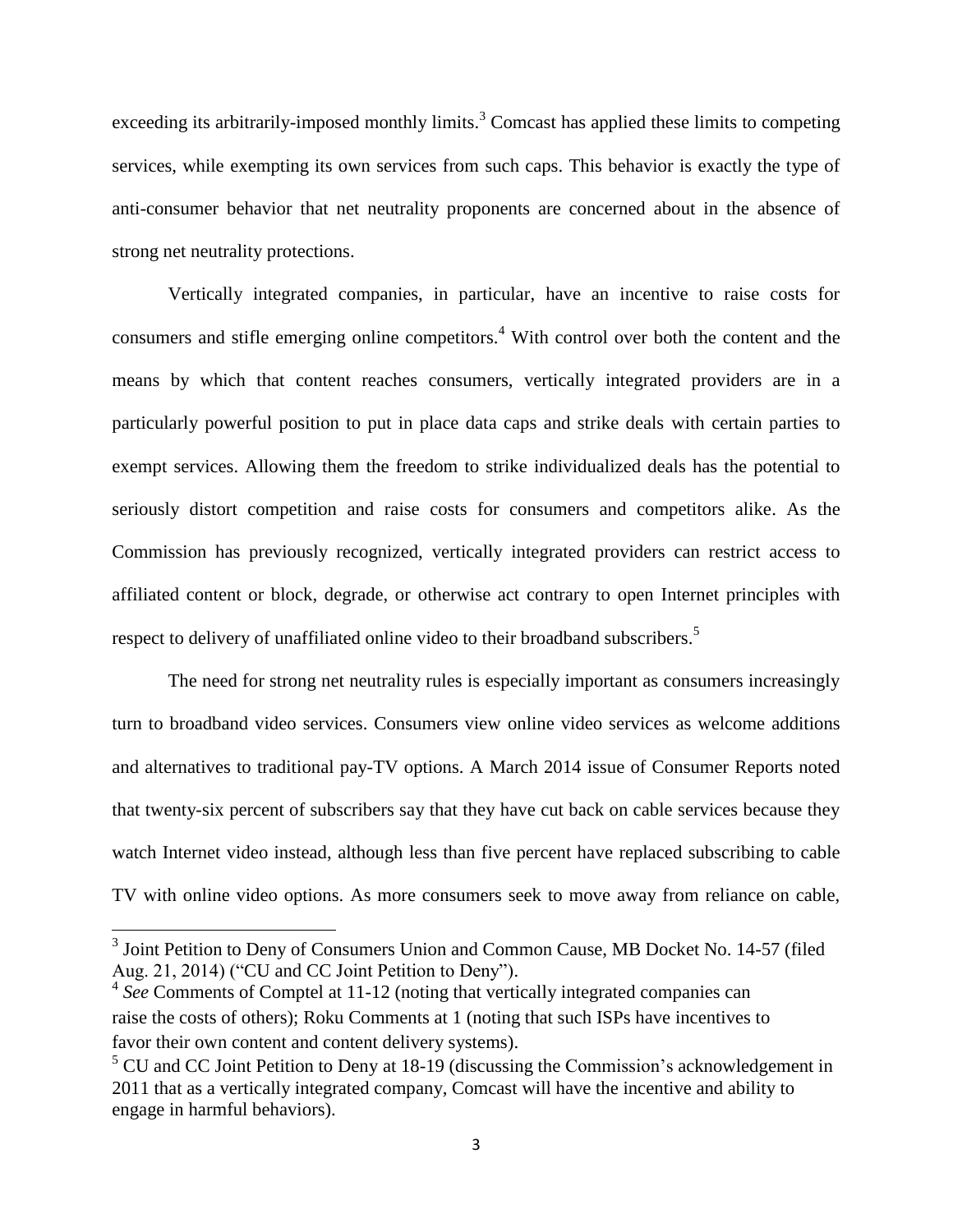weak net neutrality rules will only further the ability of the largest vertically integrated ISPs to act in ways that threaten emerging online competitors and degrade online video services that compete with their own services. The problem is only further exacerbated by the recent string of mergers in the telecommunications and media marketplace. The market for last-mile Internet access is already controlled by a handful of powerful companies and additional consolidation will only increase the leverage of providers to engage in harmful discriminatory practices.

## **II. Any Net Neutrality Protections Should Apply Equally to Fixed and Mobile Broadband Providers**

Consumers deserve strong net neutrality protections whether they access content online from a computer or from a mobile phone. Consumers Union believes that any net neutrality protections should apply equally to fixed and mobile broadband providers. Our concerns regarding mobile broadband are not unlike those in the fixed broadband ISP marketplace. With enormous subscriber bases and control over the means by which content reaches consumers, the largest wireless carriers are in a prime position to exert leverage over smaller competitors, app developers, and consumers, and dictate how consumers can receive content and what prices they must pay.

Since 2010, wireless carriers have demonstrated that they have an incentive and ability to engage in behaviors that harm an open Internet. AT&T has argued that the "purported incentives to engage in discriminatory practices ignore[] the countervailing incentives that broadband Internet access providers have to maximize . . . unfettered access to all safe and lawful Internet content, applications, and services."<sup>6</sup> But as Senator Franken has pointed out, "AT&T has a

 $\overline{\phantom{a}}$ 

<sup>6</sup> Comments of AT&T at 5-6.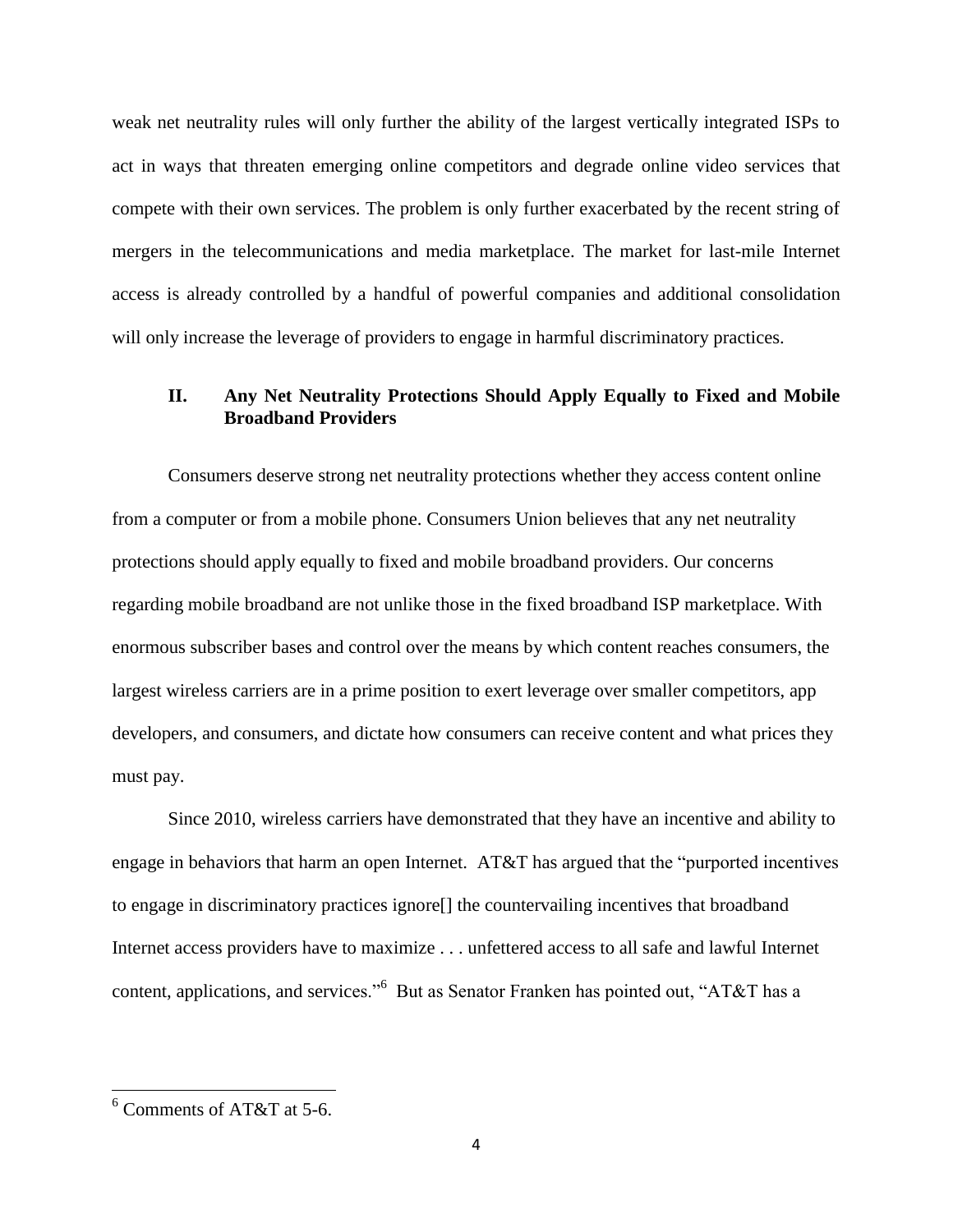history of skirting the spirit, and perhaps the letter" of the net neutrality rules."<sup>7</sup> As Senator Franken went on to note, AT&T previously "allegedly blocked services that compete with its own voice and messaging services," including Apple's Face Time, which it only stopped blocking after the FCC began investigating  $AT&T$ 's practices.<sup>8</sup> This behavior calls into question whether the Commission can rely on assurances from such companies that they will act in the best interests of consumers in the future.

More recently, AT&T's "sponsored data" plan, announced earlier this year, enables web sites and services to pay AT&T to exempt their services from data caps.<sup>9</sup> As discussed above, the power to exempt selective services from data caps seriously distorts competition, favors companies with the deepest pockets, and prevents consumers from exercising control over what they are able to access over the Internet. While such offers are touted as pro-consumer, AT&T's sponsored data plan is certainly contrary to the underlying principle of net neutrality to treat all data equally. The decisions as to what services should be exempted take control out of users' hands and put them into the hands of wireless providers. If the largest wireless carriers exempt certain uses from their data caps, the effect is to push consumers to watch affiliated content out of fear that doing otherwise will count against their monthly caps.

[http://www.franken.senate.gov/?p=press\\_release&id=2890.](http://www.franken.senate.gov/?p=press_release&id=2890)

<sup>&</sup>lt;sup>7</sup> Letter from Senator Al Franken to Chairman Wheeler, FCC, and Assistant Attorney General Baer, DOJ, (July 9, 2014), *available at*

<sup>&</sup>lt;sup>8</sup> Letter from Senator Al Franken to Chairman Wheeler, FCC, and Assistant Attorney General Baer, DOJ, (July 9, 2014), *available at*

[http://www.franken.senate.gov/?p=press\\_release&id=2890.](http://www.franken.senate.gov/?p=press_release&id=2890)

<sup>9</sup> *See* Marguerite Reardon, CNET, "AT&T Says 'Sponsored Data' Does Not Violate Net Neutrality" (Jan. 9, 2014), [http://www.cnet.com/news/at-t-says-sponsored-data-does-not-violate](http://www.cnet.com/news/at-t-says-sponsored-data-does-not-violate-net-neutrality/)[net-neutrality/.](http://www.cnet.com/news/at-t-says-sponsored-data-does-not-violate-net-neutrality/)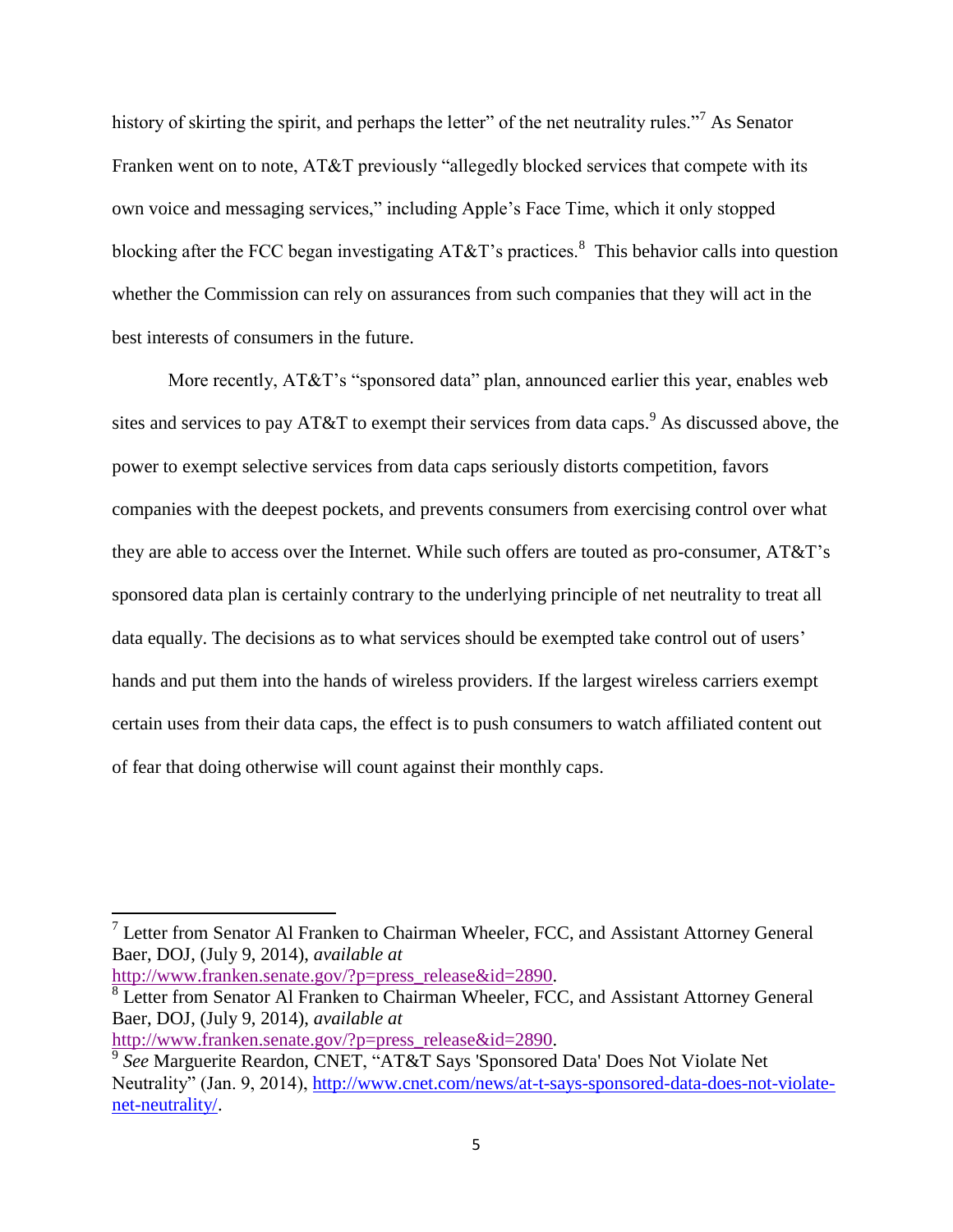Despite arguments to the contrary,  $10$  there is ample evidence in the record to suggest that developments since 2010 warrant reconsideration of the application of the rules to mobile broadband services. Since 2010, consumer demand has skyrocketed for bandwidth-heavy streaming services and the proliferation of the application market has impacted consumers and the economy in unprecedented ways. Consumers are demanding higher speeds for a variety of purposes, including online gaming and streaming of music and video, and the average mobile user is shifting use away from calling and texting towards more heavy data-based applications.<sup>11</sup> Furthermore, while it does not serve as a perfect substitute for traditional viewing methods,  $^{12}$ online viewing of video on mobile phones is becoming more popular among consumers.

For many Americans, including rural residents, low-income consumers, and communities of color, mobile devices have become the primary – and sometimes the sole – means of access to the Internet. All consumers are equally deserving of a fair, just, and safe marketplace, but without comparable net neutrality protections for mobile services, these particular groups have the potential to be disproportionately impacted by anti-consumer practices. Ninety-one percent of American adults now own some kind of cell phone, and cell phone adoption rates are especially high among communities of color and low-income communities, and these populations are also more likely to be unbanked or underbanked.<sup>13</sup> According to a March 2014 Federal Reserve report, consumers are increasingly using their phones to make purchases at the point of sale,

 $\overline{a}$ 

 $10$  Comments of Cisco at 20; Comments of CTIA at 38.

 $11$  The Complete Smart Phone Shopping Guide, Consumer Reports, (January 2014).

<sup>&</sup>lt;sup>12</sup> *See* Kate Cox, "Comcast Says Mobile Data is Competitive, But It Costs \$2K to Stream Breaking Bad Over LTE", THE CONSUMERIST, (Aug. 18, 2014), [http://consumerist.com/2014/08/18/comcast-says-mobile-data-is-competitive-but-it-costs-2k-to](http://consumerist.com/2014/08/18/comcast-says-mobile-data-is-competitive-but-it-costs-2k-to-stream-breaking-bad-over-lte/)[stream-breaking-bad-over-lte/.](http://consumerist.com/2014/08/18/comcast-says-mobile-data-is-competitive-but-it-costs-2k-to-stream-breaking-bad-over-lte/)

<sup>13</sup> Comments of Consumers Union to CFPB, Docket (filed Sep. 10, 2014), *available at* [http://consumersunion.org/wp](http://consumersunion.org/wp-content/uploads/2014/09/CU_comments_CFPB_mobile_finance.pdf)[content/uploads/2014/09/CU\\_comments\\_CFPB\\_mobile\\_finance.pdf.](http://consumersunion.org/wp-content/uploads/2014/09/CU_comments_CFPB_mobile_finance.pdf)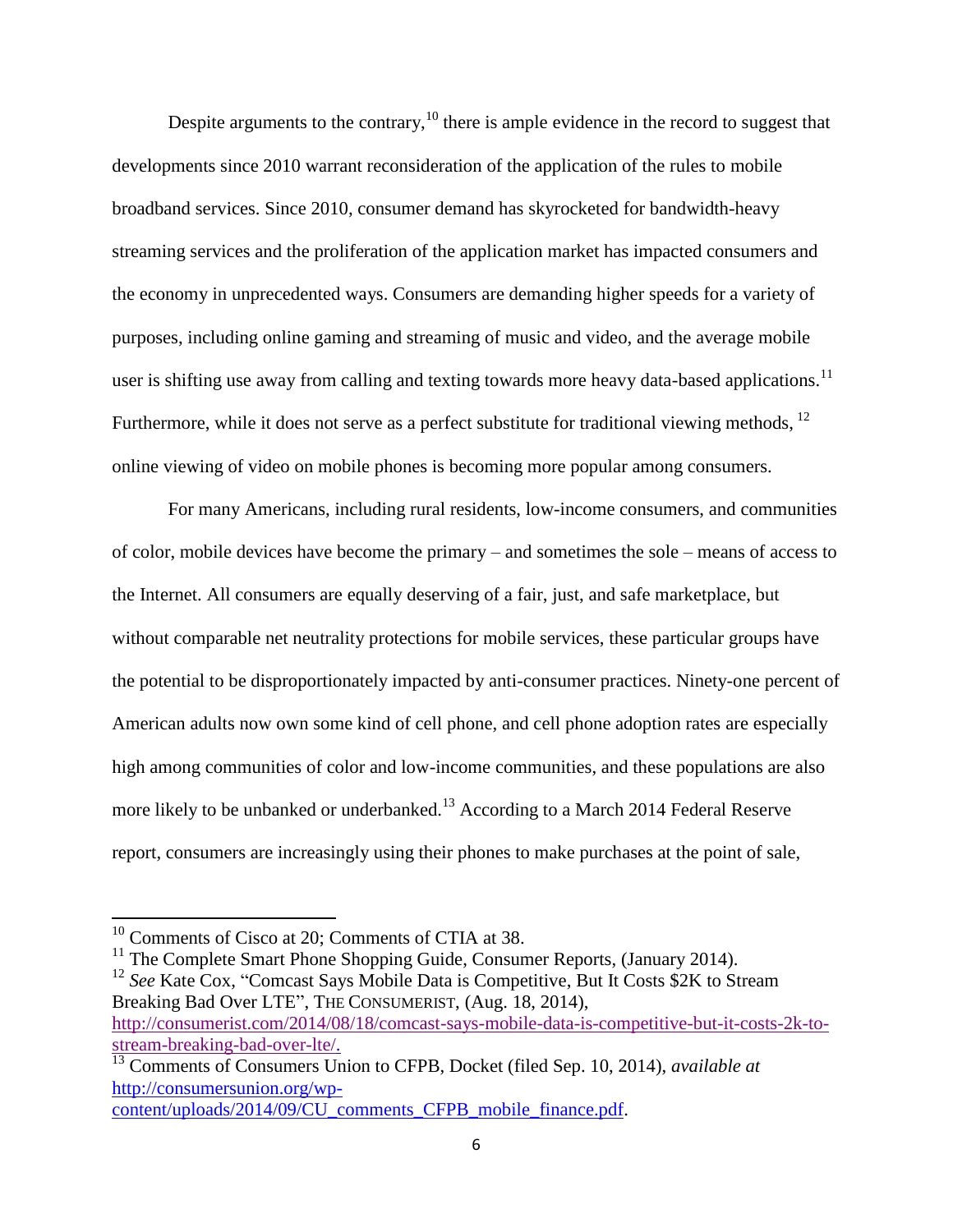through mobile apps, and online.<sup>14</sup> Mobile payments are an example of an application that has the potential to provide a real opportunity for improving access to financial services among unbanked and underbanked consumers. A weak set of net neutrality rules which empowers the providers and not the consumers could put these apps out of reach for these consumers in need.

Mobile broadband is increasingly becoming integrated in all aspects of consumers' lives, and consumers are increasingly adopting smart-connected devices and broadband-connected products that connect consumers to the Internet either directly or indirectly.<sup>15</sup> These devices are expected to become far more prevalent in the near future, with 37 billion smart products expected on the market by the year  $2020$ .<sup>16</sup> A Consumer Reports survey suggests that consumers are looking forward to adopting such technologies. According to poll of subscribers in June 2014, almost 20% already use their phone or tablet to remotely control some functions in the home, and nearly 70% of those who don't expressed interest in doing so in the future.<sup>17</sup> Broadband has enabled tremendous societal and economic benefits with vast innovations in healthcare, education, and energy. But innovation could be stifled unless the Commission can ensure an open and free Internet.

In 2010, the Commission decided to apply limited net neutrality protections to mobile broadband services, citing the unique difficulties facing wireless services as part of the

 $\overline{a}$ 

<sup>14</sup> Consumers and Mobile Financial Services, Federal Reserve, March 2014, *available at*  [http://www.federalreserve.gov/econresdata/consumers-and-mobile-financial-services-report-](http://www.federalreserve.gov/econresdata/consumers-and-mobile-financial-services-report-201403.pdf)[201403.pdf.](http://www.federalreserve.gov/econresdata/consumers-and-mobile-financial-services-report-201403.pdf)

<sup>&</sup>lt;sup>15</sup> "What Is The Internet of Things, and Why Should You Care?", Consumer Reports, (Aug. 14, 2014), [http://www.consumerreports.org/cro/news/2014/08/what-is-the-internet-of](http://www.consumerreports.org/cro/news/2014/08/what-is-the-internet-of-things/index.htm)[things/index.htm](http://www.consumerreports.org/cro/news/2014/08/what-is-the-internet-of-things/index.htm) (defining the Internet of Things and predicting its widespread adoption by consumers in the near future).

<sup>&</sup>lt;sup>16</sup> *Run Your Home From Your Phone*, CONSUMER REPORTS (June 2014).

<sup>&</sup>lt;sup>17</sup> *Run Your Home From Your Phone*, CONSUMER REPORTS (June 2014).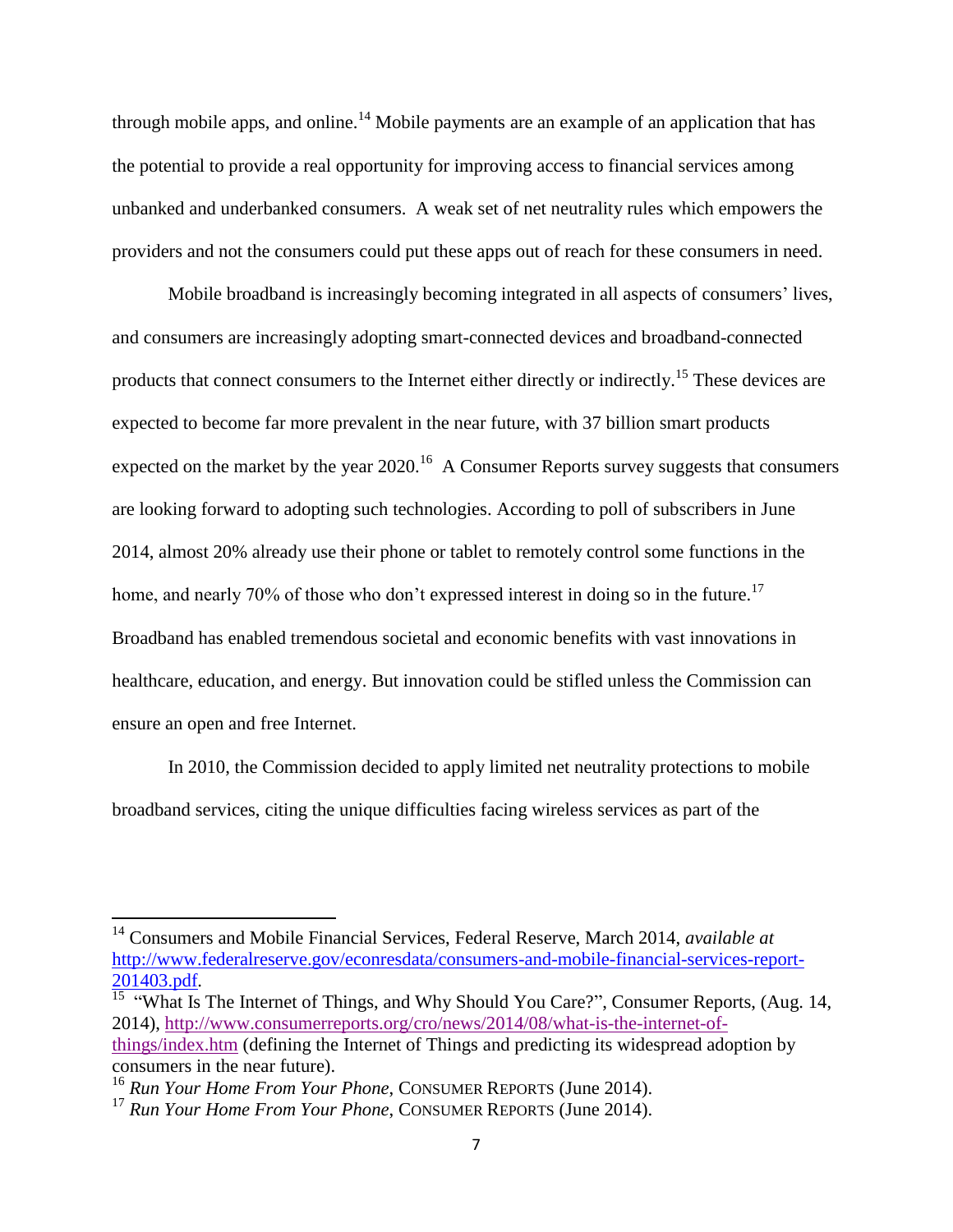justification.<sup>18</sup> The FCC rules allow for wireless companies to engage in "reasonable network" management" for the purposes of reducing or mitigating the effects of congestion on the network. Many parties in the proceeding argue that wireless providers require flexibility to manage congestion in light of limited spectrum resources.<sup>19</sup> But Chairman Wheeler himself has expressed his concern that carriers may be using the concept of reasonable network management as an excuse to limit the services that consumers have properly paid for in an effort to generate additional revenue.<sup>20</sup>

We disagree with parties who argue that the transparency rule is working as intended and that additional open Internet rules are therefore unnecessary to prevent harms to wireless consumers.<sup>21</sup> For example, CTIA argues that application of the no-blocking rule is not necessary for wireless services because "providers have strong incentives to meet these expectations by optimizing the delivery of all content or applications that will not harm the network or undercut the experience of other users."<sup>22</sup> But the transparency rule requires ISPs to "publicly disclose" accurate information regarding the network management practices . . . sufficient for consumers to make informed choices regarding use of such services." Not only do carriers engage in harmful throttling practices, but they fail to adequately disclose these practices to the public.

Verizon's network optimization policy, which it put in place in 2011, is a perfect example of why the transparency rules are insufficient to protect wireless consumers from harms to an

<sup>19</sup> Comments of CTIA at 14, 17, 20; Comments of Mobile Future at 5; Comments of AT&T at 6.  $^{20}$ Letter of Chairman Wheeler, Federal Communications Commission, to Daniel S. Mead, Verizon Wireless, (July 30, 2014) (noting that it is "disturbing that Verizon Wireless would base its network management distinctions among its customers data plans, and arguing that network management "is not a loophole designed to enhance your revenue streams").

 $\overline{a}$ 

<sup>18</sup> *See* Open Internet Order, 25 FCC Rcd at 17956-59, paras. 93-98.

<sup>&</sup>lt;sup>21</sup> Comments of CTIA at 11, 27 (arguing that no additional regulation is necessary); Comments of Mobile Future at 8; Comments of Verizon at 9, 21.

<sup>22</sup> Comments of CTIA at 28.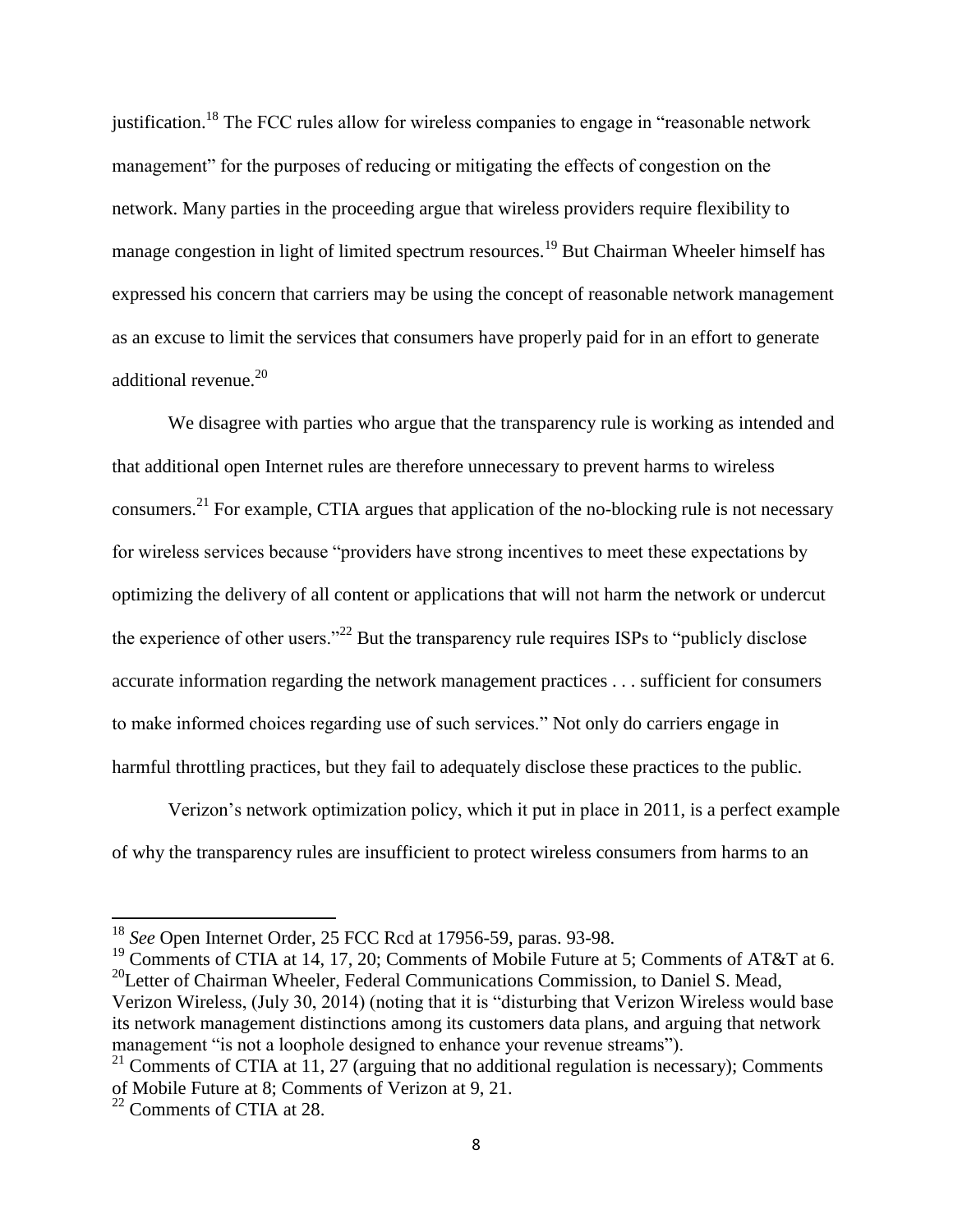open Internet. The policy explains that consumers may be subject to restrictions when users connect to "a cell site experiencing high demand," then go on to explain that there is no way for consumers to know when they would be connected to such a cell site and accordingly subject to restrictions on their uses."<sup>23</sup> Consumers continue to pay high prices for access to the Internet. They should be told clearly of practices that have the potential to impact their access to the Internet, including the decision to throttle and thresholds that trigger such practices. Unfortunately for consumers, the information they currently receive under Verizon's policy is insufficient because it provides consumers with no warning or explanation of when their speeds will be slowed down.

#### **Conclusion**

 $\overline{\phantom{a}}$ 

As discussed above, Consumers Union continues to argue that Title II is necessary in order to protect consumers from individualized negotiations by carriers who have the incentive and ability to engage in practices that harm consumers. Wireless carriers have similarly demonstrated an incentive and ability to interfere with the content that reaches consumers. The FCC should reconsider its 2010 decision and apply stronger, comprehensive net neutrality protections to wireless services. Finally, the current transparency rules are not adequate and do not provide consumers with the relevant information to encourage carrier accountability and competition.

 $^{23}$  Network Optimization Practices for Consumers with Unlimited Data Plans, Verizon Wireless, *available at* [http://www.verizonwireless.com/support/information/data\\_disclosure.html](http://www.verizonwireless.com/support/information/data_disclosure.html) (noting that "there is no way for [consumers] to easily determine [which cell sites are experiencing high demand]" and that there are ""many variables that can contribute to a cell site experiencing high demand including . . . the number of active users and the type of applications being used on that site.").